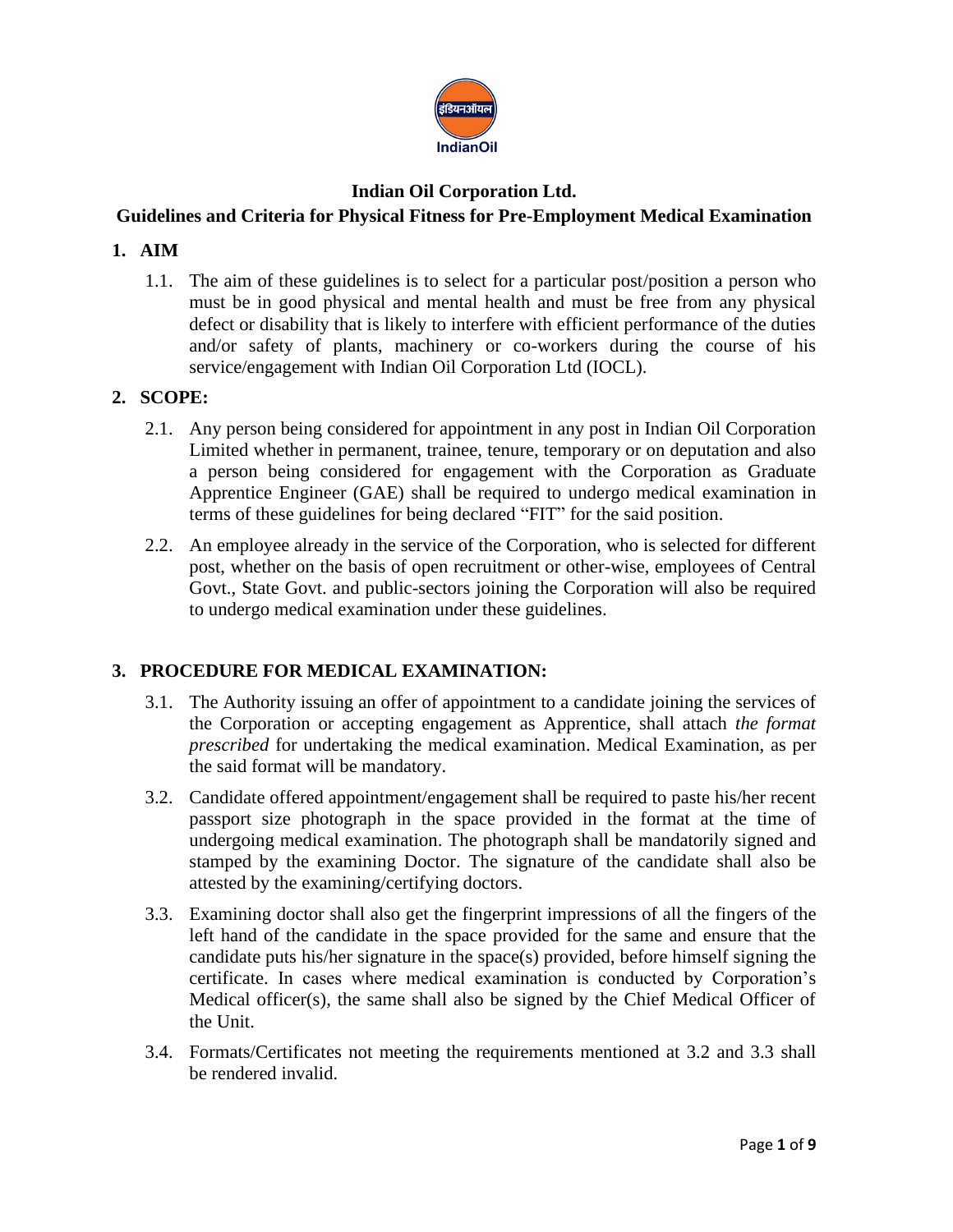- 3.5. Medical Examination as prescribed under these guidelines will be conducted by Corporation's Medical officer(s) or by a Doctor in a Government Hospital not below the rank of Civil Surgeon or by an Authorised Medical Officer of a Hospital nominated by the Corporation, who shall be the only competent authorities to certify a candidate as Medically Fit/Unfit/Temporarily Unfit. IOCL reserves the right to re-examine or review any medical report. If the pre-employment medical examinations are conducted by other than Corporation's Medical Officer, the reports will again be physically verified by the Corporation's Medical Officer/Empanelled/Retainer doctor at the time of joining of the candidate before he/she is finally declared medically "FIT/UNFIT". Corporation's Medical Officer/Empanelled/Retainer doctor may advice to repeat one or more clinical tests, as deemed fit, based on the candidate's clinical assessment. The decision of Corporation's Medical Officer/Empanelled/Retainer doctor with regard to Fitness of any candidate in respect of any position will be considered as final.
- 3.6. Where facilities for conducting certain medical examination/tests are not available, at the discretion of the examining medical authority, the candidate will be referred to a competent medical practitioner/specialist/laboratory for getting the same done as per the *format prescribed*.
- 3.7. In cases where medical examination/tests are conducted on advice of designated authority and for which payment for examination/tests has been made by the candidate, Corporation shall reimburse the charges for consultation & tests on production of necessary money receipts, irrespective of the candidate being found medically "FIT/UNFIT". However, such reimbursement will be restricted to the approved standard norms of the Corporation.
- 3.8. The Authorised Medical Officer(s) will complete the pre-employment medical examination fitness certificate as given in the Pre-Employment Medical Examination in *the formats prescribed* declaring the candidate "FIT" or "UNFIT" or "TEMPORARILY UNFIT", as the case may be. If the pre-employment medical test is conducted at any of IOCL's hospital/ medical facilities, the medical department will retain the medical report for Occupational Health Records.
- 3.9. Where a candidate is found to be temporarily unfit by reason of short term sickness which is curable within a period of not more than 3 months [excluding pregnancy, tuberculosis and leprosy (Hansen's Disease) cases], the candidate will be informed by Medical department for re-examination in the prescribed form. The reasons for being declared temporarily unfit shall be recorded by Medical Department in Pre-Employment Examination in *the format prescribed***.** The examining Medical Officer may advise the candidate to appear for re-examination after a specific period (not exceeding 3 months, except pregnancy, tuberculosis and leprosy cases) depending on the nature of ailment. Upon re-examination, the examining doctor, on satisfying himself that the short-term reason for unfitness is rectified, will declare the candidate to be medically Fit. Upon re-examination, if a candidate is still found to be medically un-fit, the examining Medical Officer may advise a new date (not exceeding maximum 3 months from the date of first examination) for reexamination.
- 3.10. Where a Person with Benchmark Disability (PwBD) is selected, he/she may be declared "PwBD but fit" if,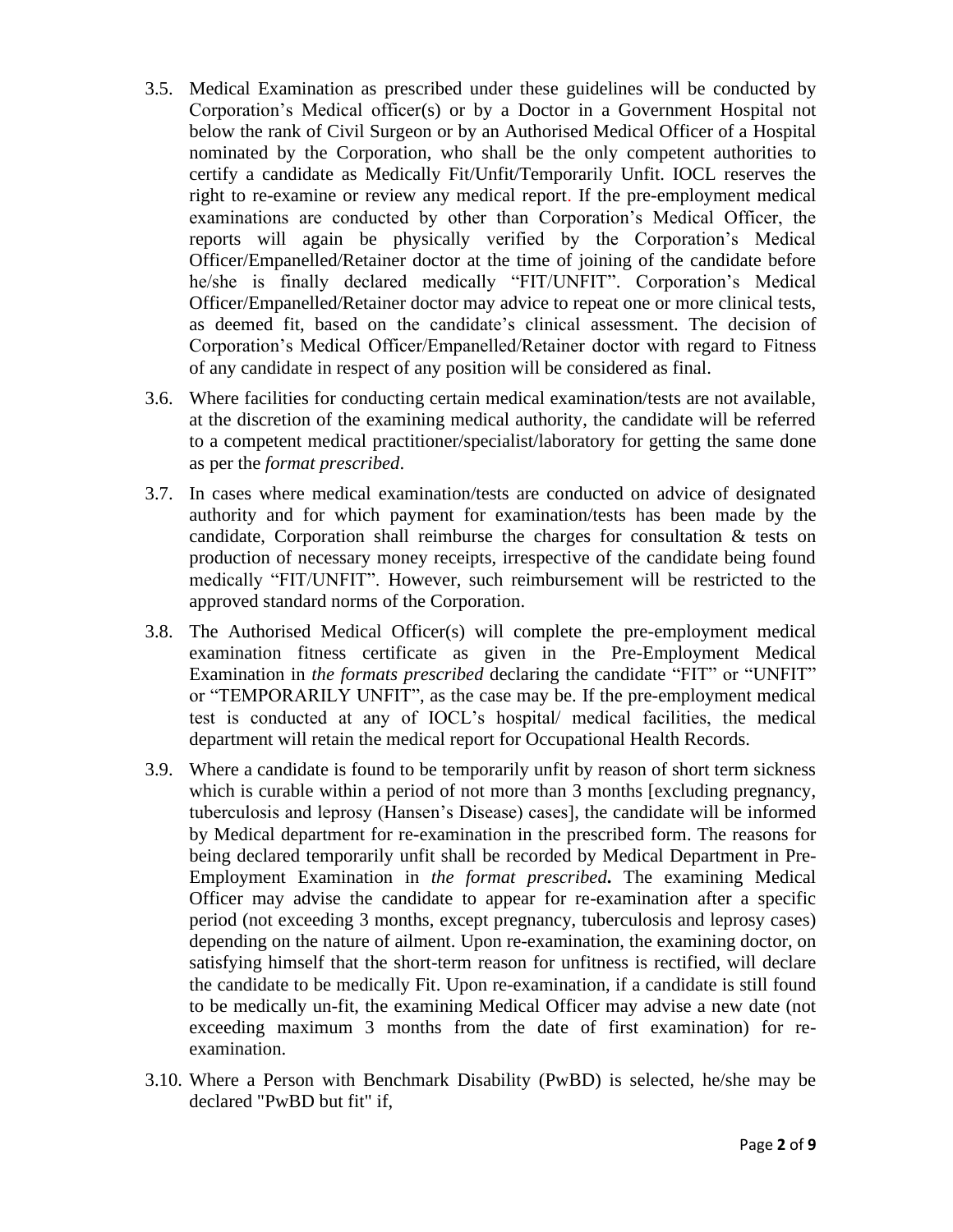- 3.10.1. Except for the benchmarked disability, he/she satisfies all other physical standards as prescribed and
- 3.10.2. Considering the nature of duties and responsibilities of the job, location, hazard, strain and other factors, the disability is not likely to interfere with the performance of duties of the post with reasonable efficiency and without possible deterioration of his/her health.
- 3.10.3. Any change in the nature of the job of this category will require re-medical examination for ascertaining suitability of the candidate for the job.
- 3.11. Detailed history of the candidate will be recorded in the medical examination forms which will include Personal history, Family history, Occupational history and Past history of previous illnesses, accidents and surgeries.
- 3.12. Defects if any, Congenital or Acquired, will be recorded in the medical examination forms, with a clear opinion as to whether it is likely to interfere with the efficient performance of the duties for which the candidate is under consideration for employment/engagement.
- 3.13. Medical examination report in the prescribed format for all candidates shall be filled by the examining doctor. In case of Refinery Hospital, the report shall be sent to the concerned HR Head of the Unit/Region. The Head of HR shall suitably inform the candidate the findings of the medical examination in the format prescribed, with advice as may be necessary based on the candidate being found fit or unfit or temporarily unfit.

# **4. GENERAL EXAMINATION**

The following shall be important parameters to be considered by the Examining Doctor:

- 4.1. **Chest:** Minimum in full expiration 79 cm for male, minimum expansion 4 cm (not applicable to female candidates)
- 4.2. **Blood Pressure:** Normotension < 140 mm of Hg. SBP and < 90 mm of Hg. DBP. Candidate diagnosed as Hypertensive will be further investigated. Abnormal Blood Pressure causing adverse effect on target organs shall be a disqualification.
- 4.3. **Adenopathy:** Any Lymph-adenopathy should be thoroughly investigated to rule out any chronic Granulomatous disease like Tuberculosis, Sarcoidosis and Blood Dyscrasias.
- 4.4. **Heart:** Dextrocardia without any symptoms per se is not a disqualification for employment, however presence of other congenital anomalies should be examined, and decision for fitness should be taken accordingly.
- 4.5. **Eyes:** Fundus examination should be carried out by Ophthalmologist.
	- 4.5.1. **Colour Vision**: Colour vision including pink colour perception shall be tested in good normal light for all candidates through Ishihara test or any other recognized/admissible test including Pink perception test.

# 4.5.2. **Night blindness**

- 4.5.3. Presence of Squint leading to refractive error/ vision impairment
- 4.5.4. One Eye Functional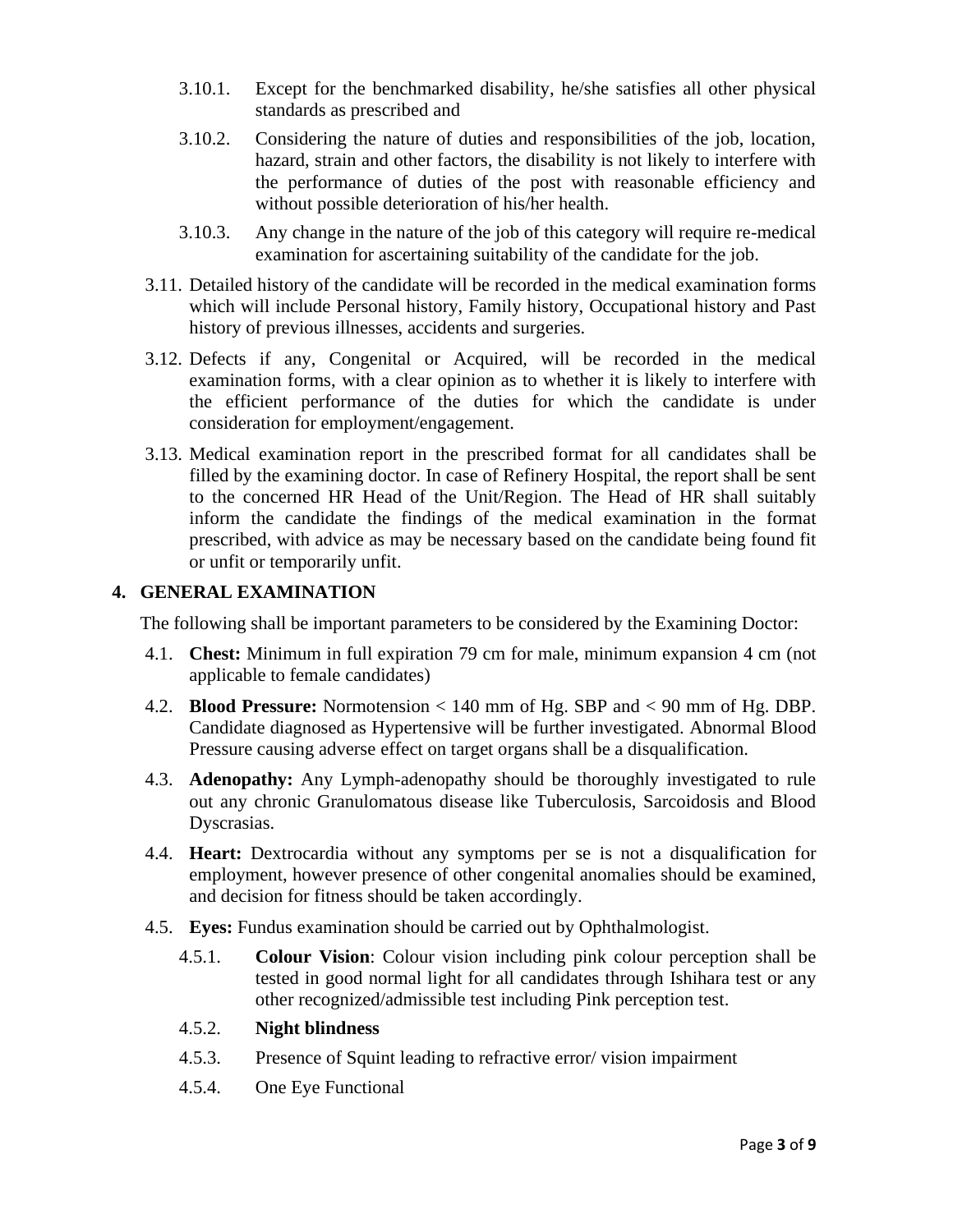4.6. **Hearing:** A candidate should be free from any progressive disease of the ear and necessary audiometer tests shall be carried out to determine the same.

Audiometric screening to measure the pure tone air conduction and bone conduction hearing threshold must be done for each candidate so that a baseline data remains for further reference.

4.7 **Pregnancy:** Pregnant candidates, at the time of medical examination, will not be barred from joining, if found FIT in all criteria mentioned in the PEME guidelines except those that are affected due to pregnancy.

The candidate will be required to undergo a fresh medical examination, 3 (three) months after delivery or maximum period of 12 (twelve) months from the date of original medical examination. In case of miscarriage, the period of re-examination would be 8 (eight) weeks after miscarriage.

Re-examination would be of only those criteria of fitness that were exempted earlier.

The following tests/examinations of the PEME guidelines shall not be insisted upon at the time of joining

- 1. Radiological examination (Clause 4.9 of the PEME guidelines)
- 2. Lung Function test (Clause 4.12 of the PEME guidelines)
- 3. Weight (Clause 6.2 of the PEME guidelines)
- 4. Genito Urinary System (part of Form B of PEME format)
- 5. Test specifically done for female candidates (part of Form B of PEME format)

However, upon joining and after the specified time period (3 months extended upto 12 months if required or 8 weeks as the case may be), such candidates would undergo the above-mentioned tests and their continuance in service would depend upon their qualifying as 'FIT' as per the laid down guidelines for these tests as per the extant PEME guidelines.

- 4.8 **Urine:** If albumin, sugar or any other abnormality detected, further laboratory test will be conducted to determine the cause.
- 4.9 **Radiological Examination:** Fresh x-ray chest (PA View) is must for all candidates. The examining Doctor shall order/conduct any other radiological investigation that shall be required/ felt necessary. Reports of all Radiological investigations must be within normal limits.
- 4.10. **Central Nervous System:** Tests for Central Nervous System should be carried out for all candidates. To be observed for - Sensory System, Motor System, Reflexes, Coordination, Gait and Tremor.
- 4.11. **Mental Status Examination:** To be observed for Appearance, Behaviour, Mood, thought Process.
- 4.12. **Lung Function Tests:** These will be done for all candidates.
- 4.13. **Bronchial Asthma:** Uncontrolled Bronchial Asthama with adventitious sound
- 4.14. **BT** (Bleeding Time) **and CT** (Clotting Time) shall be done if felt necessary for reasons to be recorded in writing.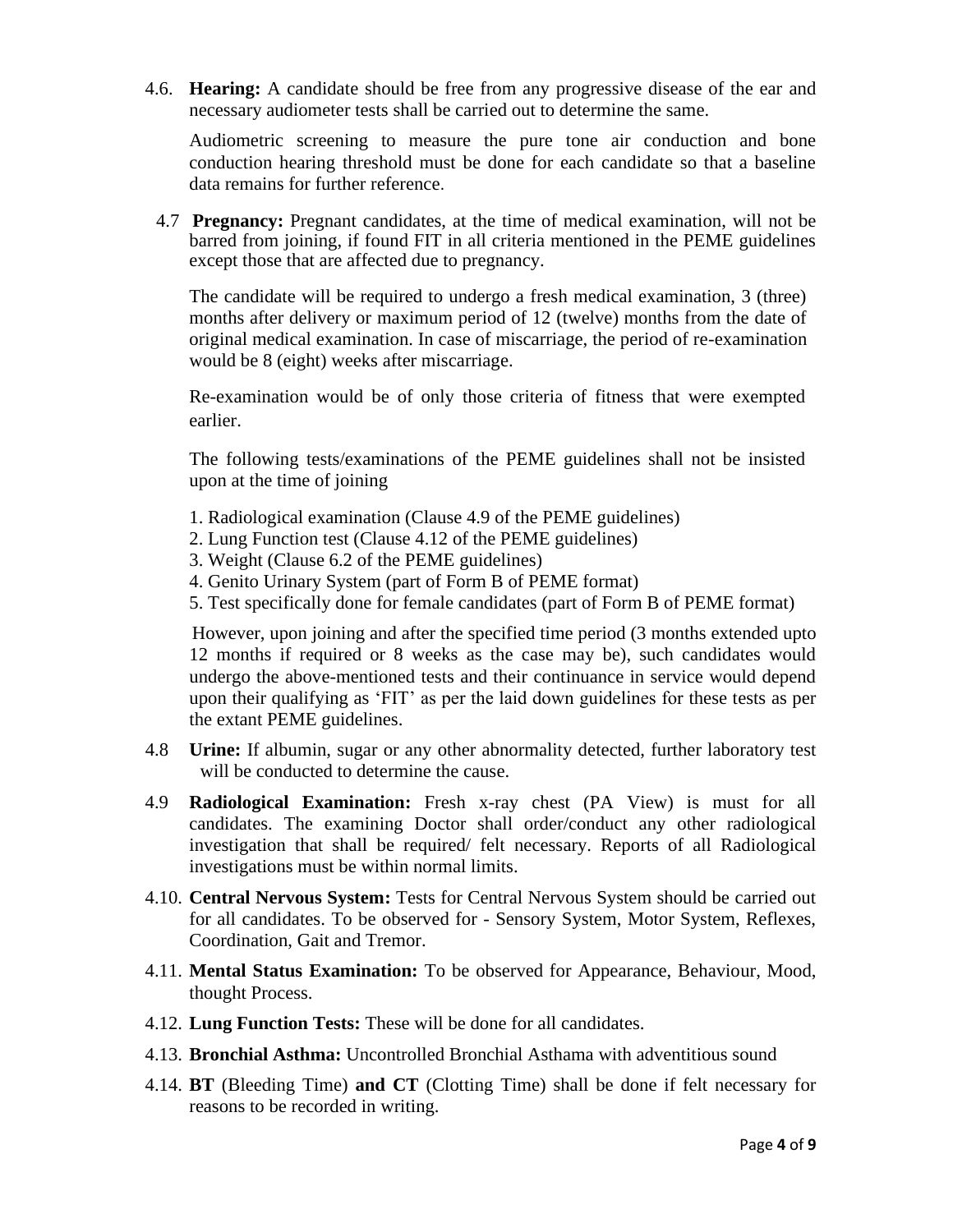- 4.15. **Other investigations**: Biochemical tests, ECG, Ultra-sonography of whole abdomen and other special investigations will be done as per routine and any deviations from the normal limits will be properly investigated to rule out any disease condition and before declaring the candidate Fit.
- 4.16. **Skin**: Oil Acne and Occupational dermatoses.

# **5. TEMPORARY UNFITNESS**

 Candidates will be declared Temporarily Unfit for following conditions, for a period not exceeding a maximum period of 3 months from 1st examination [except cases of tuberculosis and Hansen's disease (leprosy)]:

- 5.1 Hernia
- 5.2 Hydrocele
- 5.3 Haemorrhoids
- 5.4 Phimosis
- 5.5 Tuberculosis (upto a maximum of 12 months)
- 5.6 Gall Stones
- 5.7 Renal Stone
- 5.8 Dyslipidemia
- 5.9 Perforation of Tympanic Membrane and CSOM
- 5.10 Leprosy (Hansen's disease) (upto a maximum of 12 months)
- 5.11 Veneral diseases till detailed examination of urethral smear and serological test proves negative.
- 5.12 Any other condition, which the doctor feels, is curable within 3 months.

 Candidates have been declared Temporary Unfit, have to be re-tested to determine fitness and an expert opinion to be established on whether the above applicable conditions, would not result in complications leading to reduced ability to perform the assigned tasks.

# **6. DISQUALIFICATIONS: Following will be considered as disqualification: -**

# 6.1. **Height:**

For Males -- Height lesser than 147.0cm (Relaxable by 5 cms in case of Garhwalis, Assamese Gorkha)

For Females -- Height lesser than 142.5cm (Relaxable by 2.5 cms in case of Garhwalis, Assamese Gorkha )

(However, any height less than 147cms should be investigated for Dwarfism. It is to be ascertained that the short-height is not due to any endocrinal disease or medical anomaly or other genetical reasons).

# 6.2. **Weight:**

6.2.1 Weight less than 40 Kgs.

6.2.2 BMI beyond 30 with systemic involvement for candidates upto 35 years of age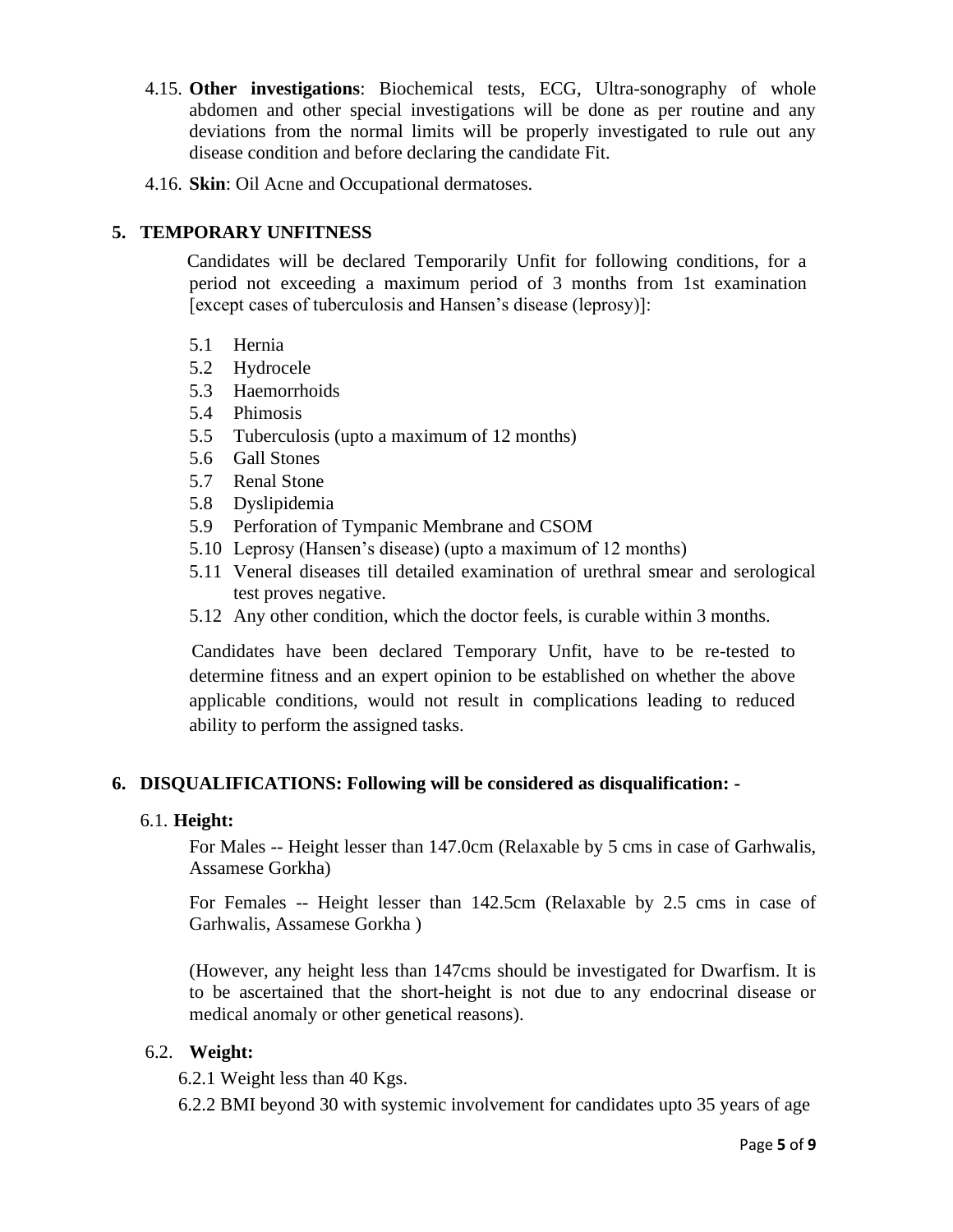#### 6.3. **Chronic diseases**

- 6.3.1. Candidates with chronic/pre-cancerous lesions of mouth/oral cavity will be extensively examined to rule out effect on target organs.
- 6.3.2. Candidates having virus infections or other conditions resulting in parameters found in medical tests beyond normal range may be declared temporarily unfit for a specified period of time maximum upto 3 months (excluding pregnancy, tuberculosis and leprosy). Such candidates may be re-tested to determine chronic infection and an expert opinion established whether such chronic infection may result in complications leading to reduced ability to perform the assigned tasks.
- 6.4. Hypertension causing adverse effect on target organs (Left Ventricular Hypertrophy/ Hypertensive Retinopathy/ Hypertensive Nephropathy or any other related condition)
- 6.5. Ischaemic Heart Disease.
- 6.6. Organic/Valvular/Congenital Heart Disease or any chronic heart disease with definite clinical signs & symptoms. Benign Cardiac Arrhythmia will not be a disqualification. However, in case of doubt, further investigations to be carried out.
- 6.7. Chronic Obstructive Pulmonary Disease (COPD), Stage III or above.
- 6.8. History of Lobectomy/ Pneumonectomy.
- 6.9. Seizure disorders, Parkinsonism, Ataxia, Psychosis or any other Major Neurological Disorder.
- 6.10. Cirrhosis, any Hepatic progressive deteriorating condition which may lead to long term illness & ultimately lead to Hepatic failure
- 6.11. Chronic renal failure
- 6.12. Candidate possessing single functional kidney, will not be disqualified if the single kidney is functioning at 80% or above. Such cases have to be evaluated for CT-KUB region, Renal function Test, HBA1C (Glycosylated Hemoglobin), DTPA Renogram. A clearance certificate from Nephrologist should also be required.
- 6.13. Deformity of Spine or any limb, congenital or acquired that will impediment efficient discharge of duties.
- 6.14. Hypertension Abnormal Blood Pressure causing adverse effect on target organs shall be a disqualification
- 6.15. Diabetes with complications e.g. Macro and Micro vascular complications, Nephropathy, Retinopathy, Neuropathy etc.
- 6.16. Thyrotoxicosis and Pituitary disorders.

# 6.17. **Ear:**

6.17.1. Unable to hear whispering voice at a distance of 2 feet in both ears.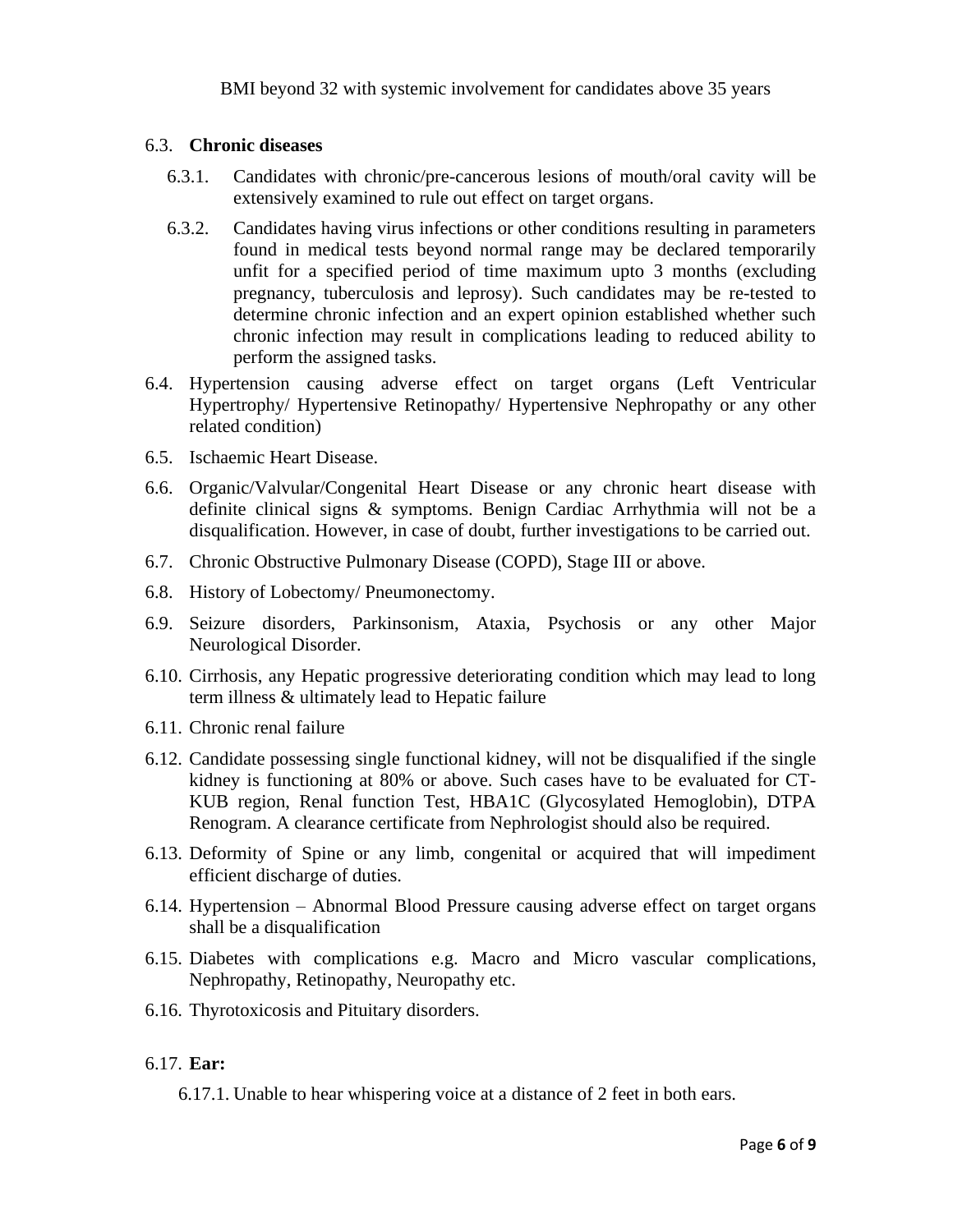- 6.17.2. Decreased hearing of sensorineural or conductive type 50 dB or more at 4000 Hz upto 35 years of age in both the ears (Noise induced hearing loss).
- 6.17.3. Decreased hearing of sensorineural or conductive type 60 dB or more at 4000 Hz beyond 35 years of age in both the ears (Noise induced hearing loss).
- 6.17.4. AB gap more than 50 dB for all age groups in both ears.
- 6.17.5. Bilateral Nerve Deafness above 60 dB should be considered disqualification for all categories

# 6.18. **Eye:**

6.18.1. Visual Acuity for Both eyes: Visual Acuity outside the Range below (with or without glasses/contact lense/IOL/Implantable contact lenses):

| Age          | Distant Vision    |           |                   | <b>Near Vision</b> |  |
|--------------|-------------------|-----------|-------------------|--------------------|--|
|              | <b>Better Eye</b> | Worse Eye | <b>Better Eye</b> | Worse Eye          |  |
|              | 6/12              | 6/12      |                   |                    |  |
| Below 35 Yrs |                   | or        | Sn/0.6            | Sn/0.6             |  |
|              | 6/9               | 6/18      |                   |                    |  |
|              | 6/18              | 6/18      |                   |                    |  |
| 35 Yrs and   | or                |           | Sn/0.6            | Sn/0.6             |  |
| more         | 6/12              | 6/24      |                   |                    |  |

# 6.18.2. Fundus

- a. Any progressive pathological condition
- b. Vitreous or Choriorentinitis
- c. Any Retinal disease in Diabetes, Hypertension, Atherosclerosis
- d. Corrected Myopia (including the cylinder) and Hypermetropia in each eye:

|             | Upto 35 Years | Beyond 35 Years |           |  |
|-------------|---------------|-----------------|-----------|--|
| $(-) 7.5 D$ | $(+) 4 1$     | $(-) 7.5 D$     | $(+)$ 6 D |  |

#### 6.18.3. Glaucoma

6.19. Candidates with Chronic debility and Atypical infections.

# 6.20. **Skin :**

6.20.1. Pemphigus

- 6.21. Malignancy of any type.
- 6.22.Any Collagen disease like SLE, Polyarteritis nodosa and Wegenier's Granulomatosis. ANA Test to be carried out for elimination of chances of collagen diseases.
- 6.23. Auto-immune diseases
- 6.24. Any organ damage involving Heart, Lung, Liver, Kidney, Brain.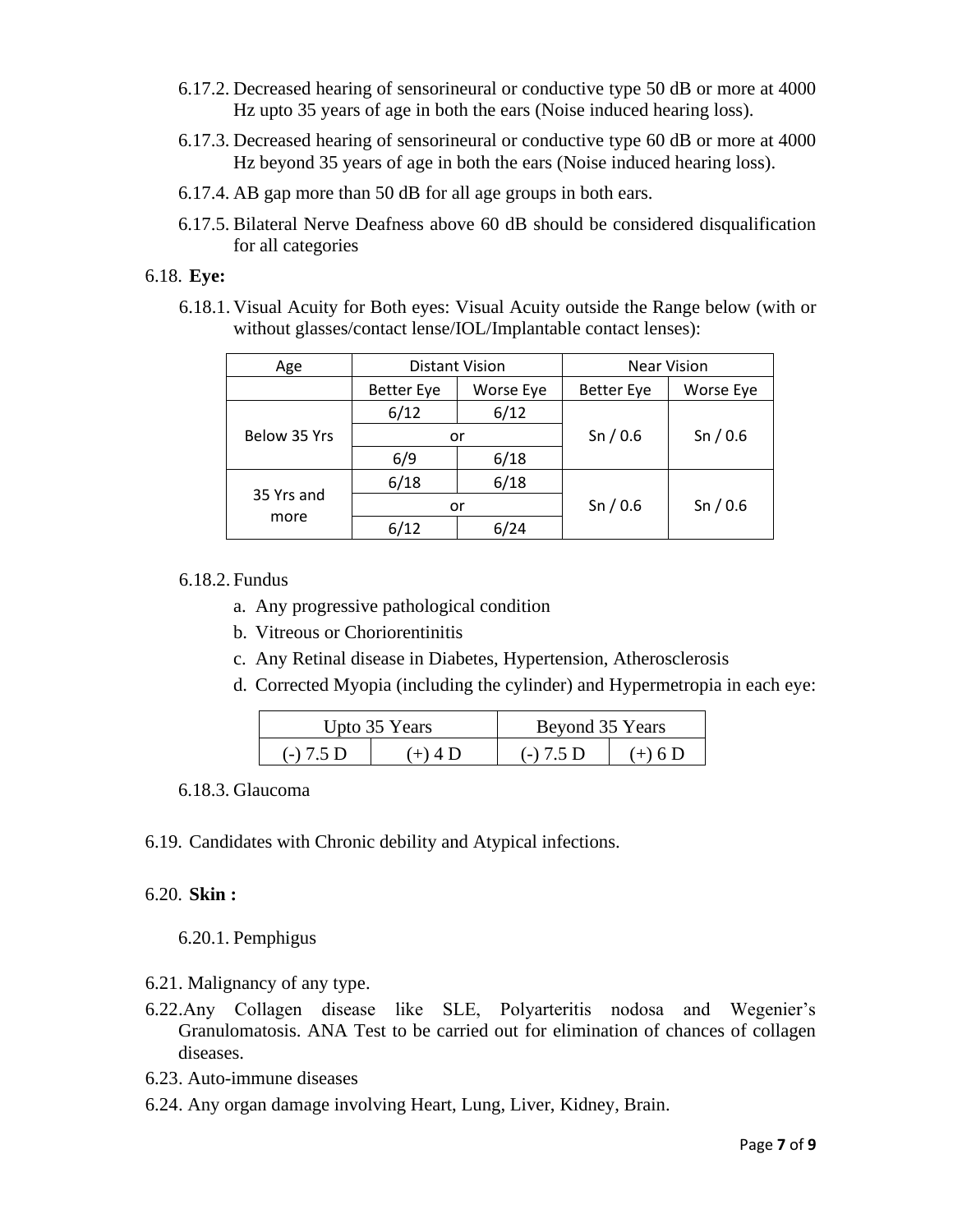- 6.25. Blood dyscrasias, Coagulation disorder Sickle Cell, Hemophilia, and Thalassemia Major.
- 6.26. Mental retardation
- 6.27. Any organ transplant except corneal transplant
- 6.28. Adenopathy any chronic Granulomatous disease like Tuberculosis, Sarcoidosis.

# **7. RECRUITMENT FOR FIRE & SAFETY :**

In addition to the physical and medical standards applicable to other candidates, persons to be recruited for Fire & Safety will have to additionally meet the following physical and medical standards :

# 7.1 **Height :**

Male **:** Minimum 165 cms. (Relaxable by 5 cms in case of Garhwalis, Assamese Gorkha and members of Schedule Tribe)

Female : Minimum 157 cms. (Relaxable by 2.5 cms in case of Garhwalis, Assamese Gorkha and members of Schedule Tribe)

# 7.2 **Chest** :

Male **:** 81cms Unexpanded and 86 cms Expanded (Fully expanded with minimum 5 cms Expansion)

# **7.3 Weight :**

Male **:** Minimum 50 Kgs. Female : Minimum 46 Kgs.

Disqualification :

BMI beyond 28 with systemic involvement for candidates upto 35 years of age BMI beyond 30 with systemic involvement for candidates above 35 years

# 7.4 **Medical Standards** : For both Male and Females :

- a) Vision Better Eye  $6/6$  without aid (Eligible vision  $6/6$  only) Worse eye  $6/12$ Near Vision – Better Eye – Sn/0.6, Worse Eye - Sn/0.6
- b) No Colour Blindness
- c) No Night Blindness
- d) Must not have knock knee, flat foot, squint eyes, one eye functional and stammer

# **8. RECRUITMENT OF PERSONS WITH DISABILITIES**

- 8.1. Persons with following Benchmark Disabilities
	- 8.1.1. Blindness and low vision
	- 8.1.2. Deaf and hard of hearing
	- 8.1.3. Locomotor disability including cerebral palsy, leprosy cured, dwarfism, acid attack victims and muscular dystrophy
	- 8.1.4. Autism, intellectual disability, specific mental illness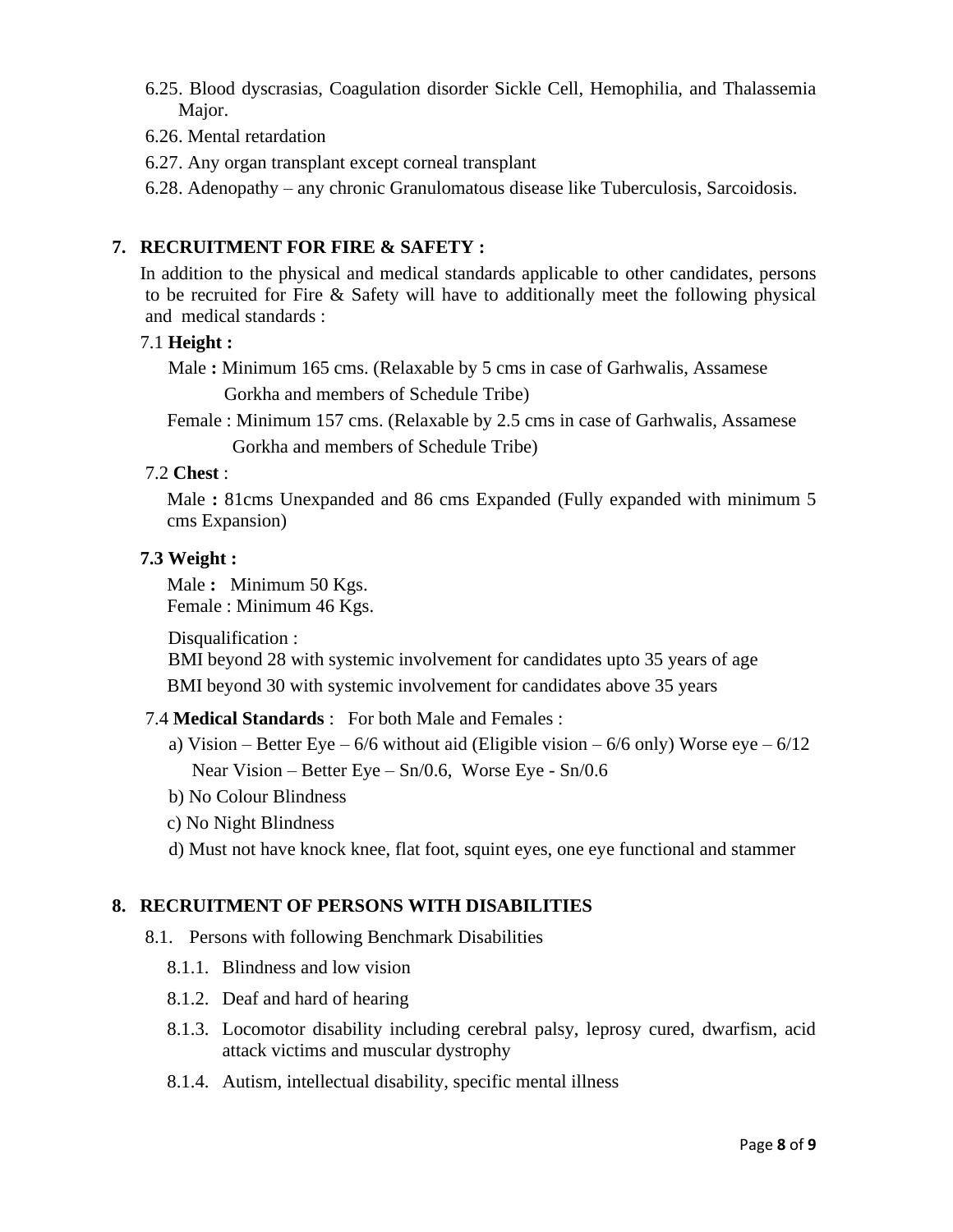8.1.5. Multiple disabilities from amongst persons under clauses 8.1.1 to 8.1.4 including deaf-blindness

And with prescribed induction level qualification except Fire & Safety may be recruited as per fair assessment of his/ her ability/ disability provided:

- *8.1.6. The candidate except for the handicap must be within the normal range of all other physical standards, prescribed for the identified post.*
- *8.1.7. The Division/Unit shall identify the posts in respective areas, where a person, with disability, and selected as an officer/non-officer, can be posted upon recruitment/promotion.*
- *8.1.8. The identified posts shall be such where a PwBD can perform his/her duties with reasonable efficiency and without undue physical strain or hazard.*
- *8.1.9. The nature of duties and responsibilities of the job, location, hazard, strain and other factors will not lead to possible deterioration of his/her health.*
- *8.1.10. Any change in the nature of the job of this category will require re-medical examination for ascertaining suitability of the candidate for the job.*

# **9. LIABILITY TO DECLARE**

9.1. A candidate found "UNFIT" for a position during medical examination by any other location/refinery unit of the Corporation or a Govt. Authority or any other PSU, shall be required to declare his medical condition with reasons for being declared "UNFIT" if the candidate applies/seeks employment/engagement at any other location/post of the Corporation. Suppression of such information, may render a candidature liable for rejection.

# **10. APPEAL:**

- 10.1. If a candidate is not satisfied with the outcome of the medical examination, the candidate may apply to the appointing authority for reconsideration. If the appointing authority is satisfied that there should be a review, reconsideration / reexamination, a medical board will be constituted consisting of- (a) The Head of the Medical department of the unit, (b) One Doctor of the Corporation, (c) One concerned Specialist and (d) One Government Doctor not below the rank of District Chief Medical Officer or his representative.
- 10.2. The application for reconsideration is to be submitted within two weeks from the communication of the result of the medical examination to the candidate.
- 10.3. A sum of Rs. 2000/- (Rs. Two thousand only) is to be deposited with the Corporation by the candidate for reconsideration/re-examination. This amount will be refunded, only if the candidate is declared fit on re-evaluation by the medical board.
- 10.4. All expenses on travel, accommodation etc. in connection with re-examination will be borne by the candidate if declared "UNFIT" by the Board.
- 10.5. The decision of the board will be final and binding on both the parties.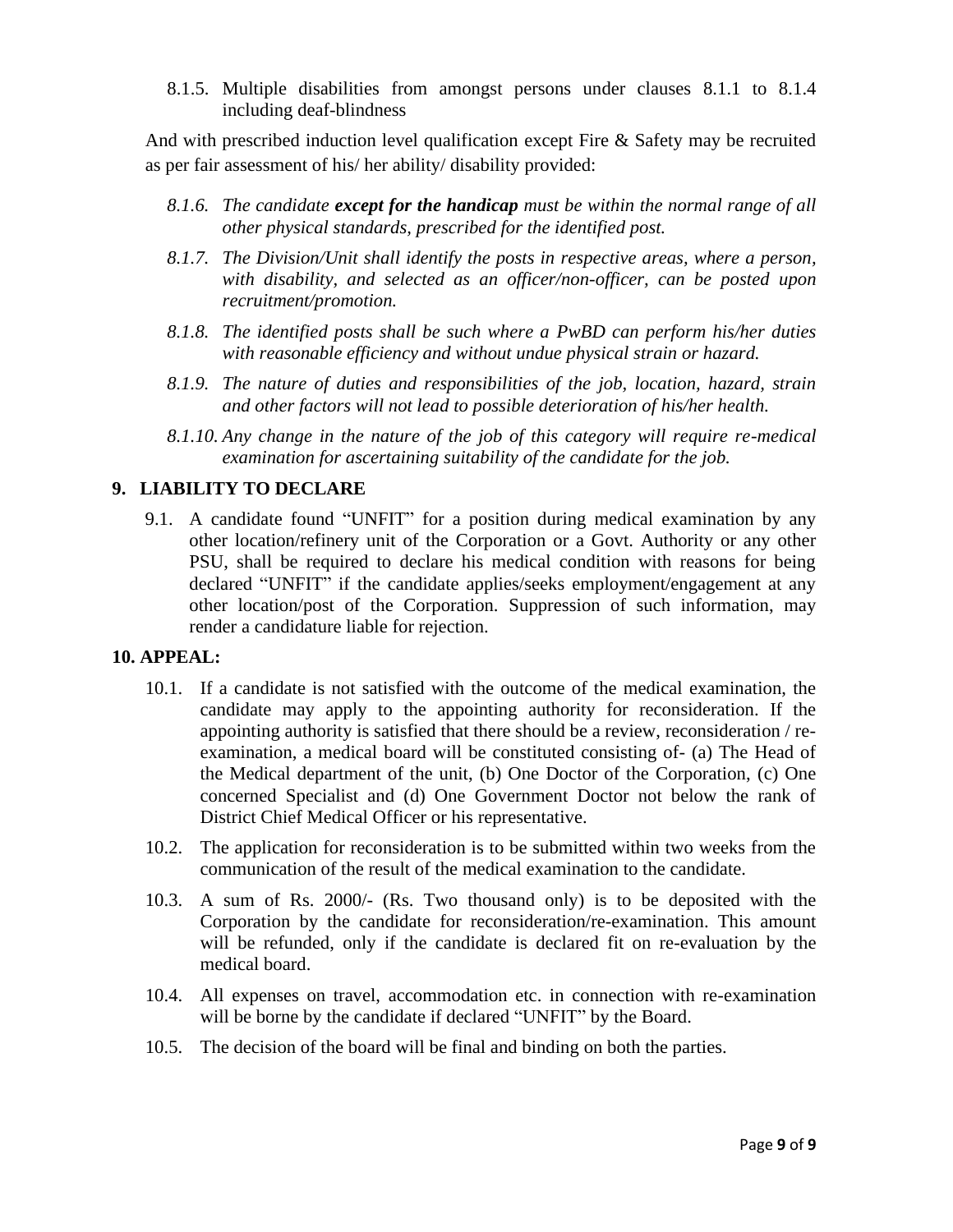

#### **INDIAN OIL CORPORATION LIMITED**

#### **PRE-EMPLOYMENT MEDICAL EXAMINATION FORM – PART- I**

| Ref. No.                          | Candidate                          | to               |
|-----------------------------------|------------------------------------|------------------|
|                                   | paste                              | recent           |
| Post considered for:              | passport<br>photograph<br>duly     | size<br>attested |
| Name in full:                     | by self and<br>examining<br>doctor |                  |
| (in Block Letters)                |                                    |                  |
|                                   |                                    |                  |
| Date of Birth                     |                                    |                  |
| <b>Sex</b>                        |                                    |                  |
| Father / Husband's<br><b>Name</b> |                                    |                  |
| <b>Mother's Name</b>              |                                    |                  |
| <b>Address</b>                    |                                    |                  |

Identification Mark:

| <u>II) _____________________________</u> |  |  |
|------------------------------------------|--|--|

**Date: Date: Signature of Candidate** 

#### **Signature of Examining Doctor** :

\*Photograph and signature of the candidate to be attested by the examining doctor

-Form A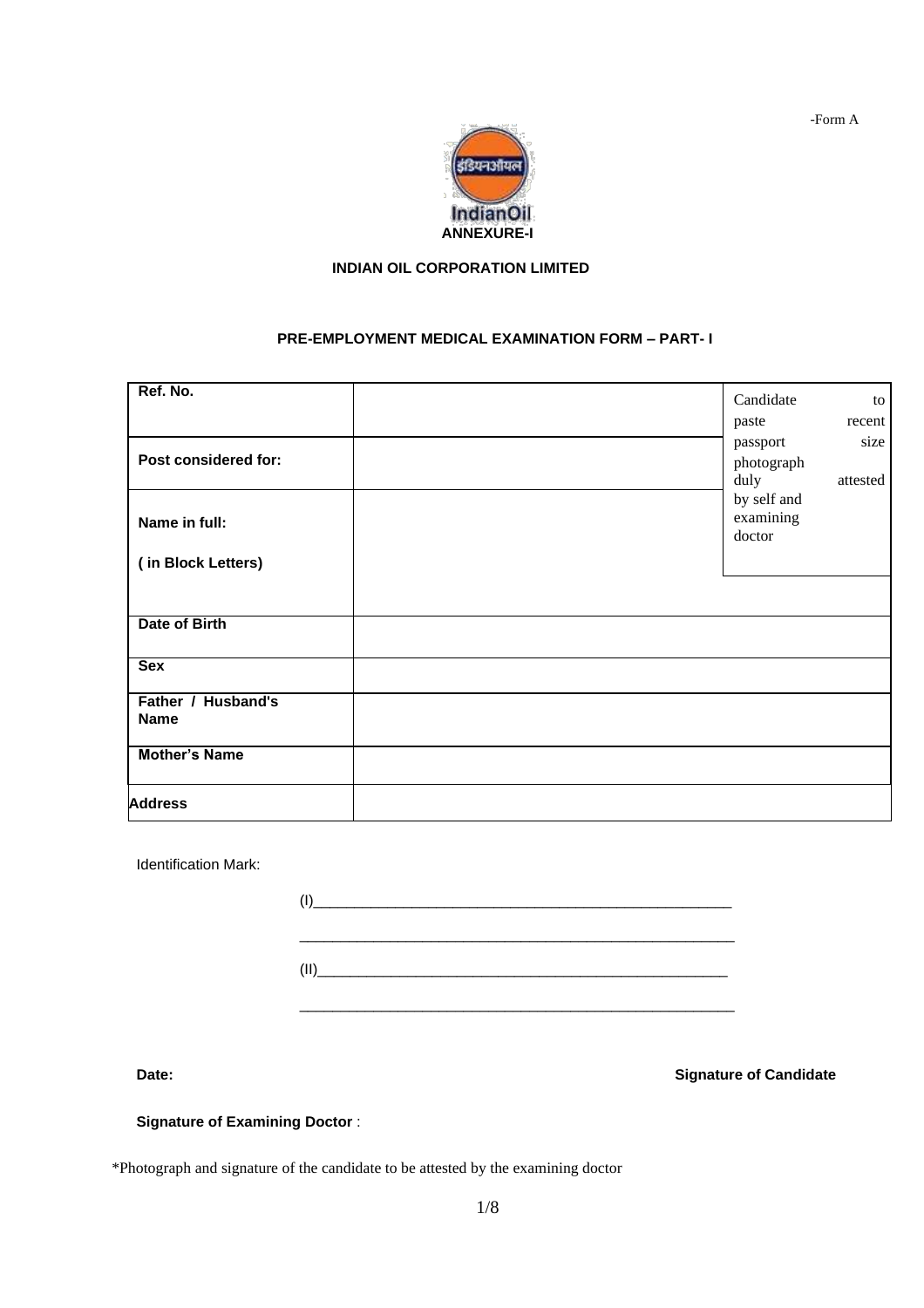### **TO BE FILLED IN BY CANDIDATE BEFORE MEDICAL EXAMINATION**

\_\_\_\_\_\_\_\_\_\_\_\_\_\_\_\_\_\_\_\_\_\_\_\_\_\_\_\_\_\_\_\_ \_\_\_\_\_\_\_\_\_\_\_\_\_\_\_\_\_\_\_\_\_\_\_\_\_\_\_\_\_\_\_ \_\_\_\_\_\_\_\_\_\_\_\_\_\_\_\_\_\_\_\_\_\_\_\_\_\_\_\_\_\_\_\_ \_\_\_\_\_\_\_\_\_\_\_\_\_\_\_\_\_\_\_\_\_\_\_\_\_\_\_\_\_\_\_ \_\_\_\_\_\_\_\_\_\_\_\_\_\_\_\_\_\_\_\_\_\_\_\_\_\_\_\_\_\_\_\_ \_\_\_\_\_\_\_\_\_\_\_\_\_\_\_\_\_\_\_\_\_\_\_\_\_\_\_\_\_\_\_ \_\_\_\_\_\_\_\_\_\_\_\_\_\_\_\_\_\_\_\_\_\_\_\_\_\_\_\_\_\_\_\_ \_\_\_\_\_\_\_\_\_\_\_\_\_\_\_\_\_\_\_\_\_\_\_\_\_\_\_\_\_\_\_

# **Permanent Address Permanent Address Address Present Address Present Address Present Address**

**Answer all Questions: Put (√ ) Mark in the Column 'Yes' / ' No'**

| SI. No.        | Question                                                                         | Yes | <b>No</b> |
|----------------|----------------------------------------------------------------------------------|-----|-----------|
| 1              | Are you on any prolonged medication?                                             |     |           |
|                | If Yes, specify:                                                                 |     |           |
|                |                                                                                  |     |           |
|                |                                                                                  |     |           |
| $\overline{2}$ | Are you allergic to any medicine?                                                |     |           |
|                | If yes, specify                                                                  |     |           |
|                |                                                                                  |     |           |
|                |                                                                                  |     |           |
| 3              | Do you suffer from any of the following                                          |     |           |
|                | High Blood pressure<br>□                                                         |     |           |
|                | <b>Heart Disease</b><br>П                                                        |     |           |
|                | Tuberculosis<br>П.                                                               |     |           |
|                | Stroke (Paralysis due to Haemorrhage in brain)<br>П.                             |     |           |
|                | <b>Diabetes</b><br>П                                                             |     |           |
|                | <b>Mental illness</b>                                                            |     |           |
|                | Cancer                                                                           |     |           |
|                | Any other disease, please specify:<br>$\Box$                                     |     |           |
|                |                                                                                  |     |           |
|                |                                                                                  |     |           |
| 4              | Do you take alcoholic beverages / intoxicants?                                   |     |           |
| 5              | Do you smoke or take tobacco?                                                    |     |           |
|                | If yes, how much every day?                                                      |     |           |
| 6              | Do you have fainting spells?                                                     |     |           |
|                |                                                                                  |     |           |
| $\overline{7}$ | Do you become unusually short of breath when you walk                            |     |           |
|                | upon flight of stairs?                                                           |     |           |
| 8              | Have you had a cough that started in the last 6 months &                         |     |           |
|                | remained more than a month?                                                      |     |           |
| 9              | Have you ever vomited or coughed out blood?                                      |     |           |
| 10             | Do you have weakness or paralysis of either of your arms or                      |     |           |
|                | legs?                                                                            |     |           |
| 11             | Do you ever feel so depressed that it interferes with your                       |     |           |
|                | jobs or with your doing house work?                                              |     |           |
|                |                                                                                  |     |           |
| 12             | Do you feel that you need medical or psychiatric help<br>because of nervousness? |     |           |
| 13             | Have you ever been rejected in Pre Employment Medical                            |     |           |
|                | Examination.                                                                     |     |           |
|                |                                                                                  |     |           |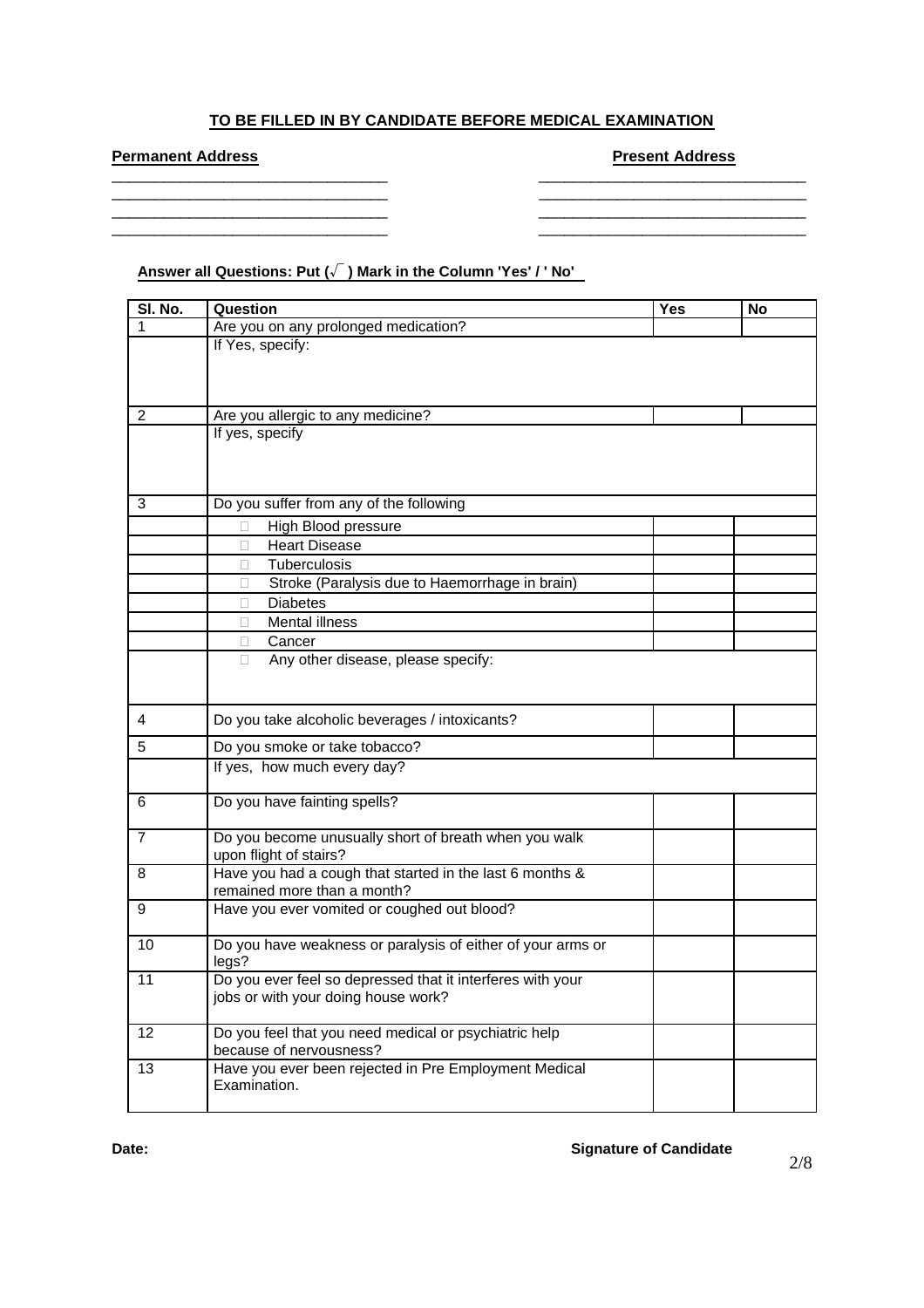|                         | If yes, name of the company, where you got appointment :                                                                                                                                                                                                                                              |
|-------------------------|-------------------------------------------------------------------------------------------------------------------------------------------------------------------------------------------------------------------------------------------------------------------------------------------------------|
| 14                      | Do / Did any of your family member(s) suffer(ed) from any of<br>the following:<br>High Blood pressure<br>$\Box$<br><b>Heart Disease</b><br>П.<br>Tuberculosis<br>$\mathbb{R}$<br>Stroke (Paralysis due to Haemorrhage in brain)<br>П.<br><b>Diabetes</b><br>П.<br>Mental illness<br>П.<br>Cancer<br>П |
| 15                      | Do you have Hernia / Piles / Hydrocele?                                                                                                                                                                                                                                                               |
| 16                      | Please specify significant information, if any, not covered above:                                                                                                                                                                                                                                    |
| <b>Marital History:</b> | Single / Married / Widowed / Widower / Divorced<br><b>F P History</b> : Vasectomy / Tubectomy                                                                                                                                                                                                         |
|                         | <b>Immunization: Tetanus Toxoid:</b><br>Ш<br>Ш<br>Booster: I II                                                                                                                                                                                                                                       |
|                         | Hepatitis B :<br>Ш<br>Ш                                                                                                                                                                                                                                                                               |

#### **PAST EMPLOYMENT, IF ANY:**

| <b>NAME OF COMPANY</b>                   | NO. OF       | <b>NATURE OF JOBS</b> | ANY OCCUPATIONAL                                                                                 |
|------------------------------------------|--------------|-----------------------|--------------------------------------------------------------------------------------------------|
|                                          | <b>YEARS</b> |                       | <b>HEALTH AILMENT</b>                                                                            |
|                                          |              |                       |                                                                                                  |
|                                          |              |                       |                                                                                                  |
|                                          |              |                       |                                                                                                  |
|                                          |              |                       |                                                                                                  |
| <b>Whether Found Medically FIT/UNFIT</b> |              |                       |                                                                                                  |
|                                          |              |                       |                                                                                                  |
| <b>Details of the Ailments</b>           |              |                       |                                                                                                  |
|                                          |              |                       |                                                                                                  |
|                                          |              |                       |                                                                                                  |
|                                          |              |                       |                                                                                                  |
| <b>DECLARATION BY THE CANDIDATE:</b>     |              |                       |                                                                                                  |
|                                          |              |                       |                                                                                                  |
|                                          |              |                       | I declare that the above information is true and correct to the best of my knowledge and belief. |
|                                          |              |                       |                                                                                                  |
|                                          |              |                       |                                                                                                  |
|                                          |              |                       |                                                                                                  |
|                                          |              |                       |                                                                                                  |
| Place: __________________                |              |                       | <b>Signature of Candidate</b>                                                                    |
|                                          |              |                       |                                                                                                  |

#### **FINGER PRINT OF LEFT HAND FINGERS**

| <b>Little Finger</b> | <b>Ring Finger</b> | <b>Middle Finger</b> | <b>Index Finger</b> | <b>Thumb</b> |
|----------------------|--------------------|----------------------|---------------------|--------------|
|                      |                    |                      |                     |              |
|                      |                    |                      |                     |              |
|                      |                    |                      |                     |              |
|                      |                    |                      |                     |              |
|                      |                    |                      |                     |              |
|                      |                    |                      |                     |              |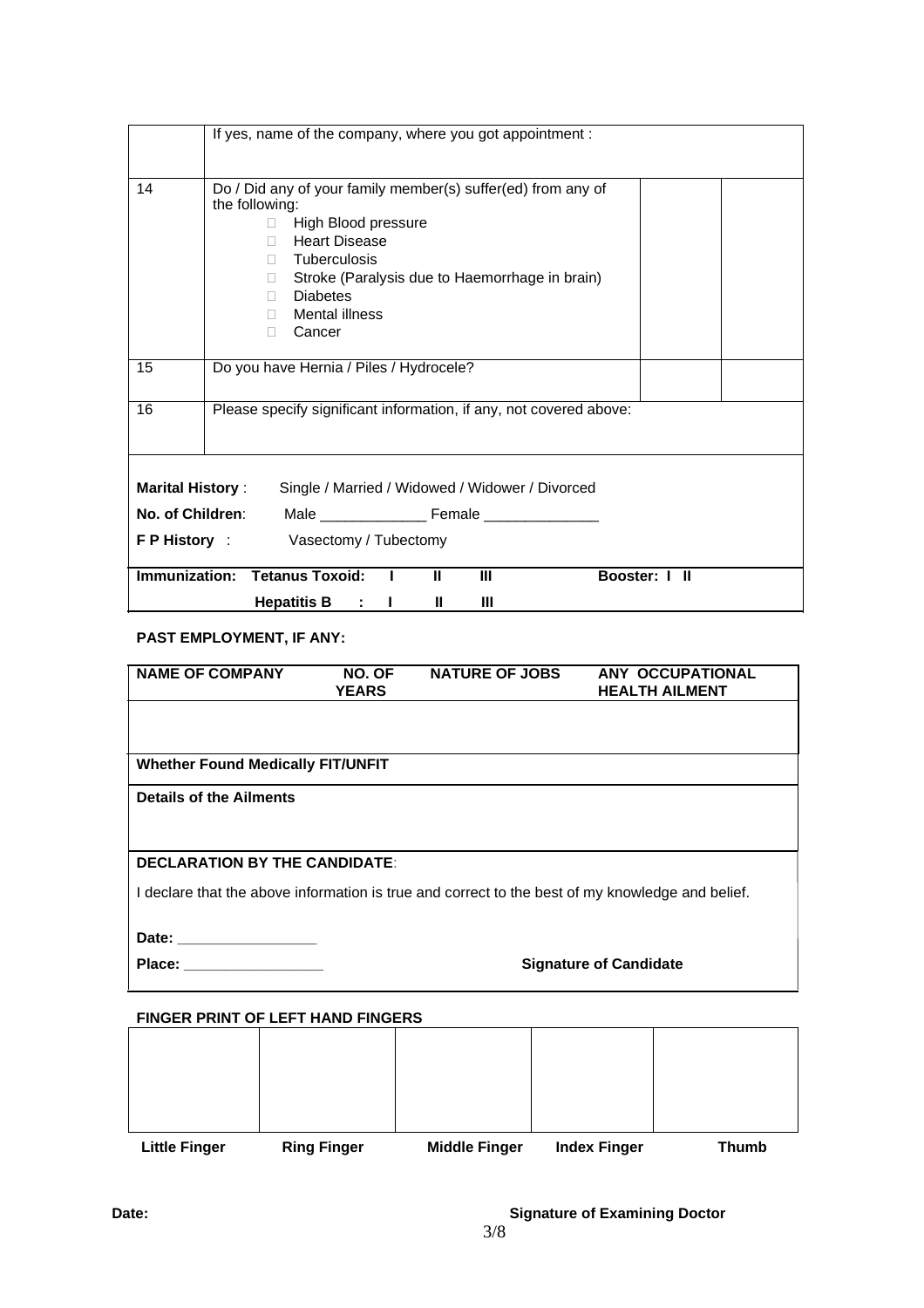#### PRE-EMPLOYMENT EXAMINATION PART – II (to be filled by the Doctor)

Form B

|                                                                                          |     | HEIGHT: ____________________CM WEIGHT: ________________________KG BMI_______________________________                                                                                                                           |  |
|------------------------------------------------------------------------------------------|-----|--------------------------------------------------------------------------------------------------------------------------------------------------------------------------------------------------------------------------------|--|
|                                                                                          |     | CHEST: INSPIRATION CM. CM. EXPIRATION: CM.                                                                                                                                                                                     |  |
| BUILT - AVERAGE/ STRONG/ POOR                                                            |     |                                                                                                                                                                                                                                |  |
| THROAT _________                                                                         |     |                                                                                                                                                                                                                                |  |
| TEETH                                                                                    |     | GUMS __________  THYROID________________________                                                                                                                                                                               |  |
| LYMPH NODES                                                                              |     |                                                                                                                                                                                                                                |  |
|                                                                                          |     |                                                                                                                                                                                                                                |  |
| <b>CARDIO-VASCULAR SYSTEM:</b>                                                           |     |                                                                                                                                                                                                                                |  |
|                                                                                          |     | PULSE: / MIN. REGULAR/ IRREGULAR PERIPHERAL PULSE - FELT/ NOT FELT                                                                                                                                                             |  |
| B.P. ________________ mm of Hg.                                                          |     |                                                                                                                                                                                                                                |  |
|                                                                                          |     |                                                                                                                                                                                                                                |  |
|                                                                                          |     | MURMUR, IF ANY: New York Contract the Contract of the Contract of the Contract of the Contract of the Contract of the Contract of the Contract of the Contract of the Contract of the Contract of the Contract of the Contract |  |
|                                                                                          |     |                                                                                                                                                                                                                                |  |
| <b>RESPIRATORY SYSTEM:</b>                                                               |     |                                                                                                                                                                                                                                |  |
|                                                                                          |     |                                                                                                                                                                                                                                |  |
|                                                                                          |     |                                                                                                                                                                                                                                |  |
|                                                                                          |     |                                                                                                                                                                                                                                |  |
|                                                                                          |     |                                                                                                                                                                                                                                |  |
| <b>GASTRO-INTESTINAL SYSTEM:</b>                                                         |     |                                                                                                                                                                                                                                |  |
|                                                                                          |     |                                                                                                                                                                                                                                |  |
|                                                                                          |     |                                                                                                                                                                                                                                |  |
|                                                                                          |     |                                                                                                                                                                                                                                |  |
| <b>EXAMINATION OF EYES:</b>                                                              |     |                                                                                                                                                                                                                                |  |
| EXTERNAL EXAM. _____________________________                                             |     | SQUINT: ___________________________                                                                                                                                                                                            |  |
| NYSTAGMUS: __________________                                                            |     |                                                                                                                                                                                                                                |  |
| <b>COLOUR VISION - NORMAL/ DEFECTIVE</b>                                                 |     |                                                                                                                                                                                                                                |  |
| <b>FUNDUS</b><br>(L)                                                                     | (R) |                                                                                                                                                                                                                                |  |
|                                                                                          |     |                                                                                                                                                                                                                                |  |
|                                                                                          |     |                                                                                                                                                                                                                                |  |
|                                                                                          |     |                                                                                                                                                                                                                                |  |
| INDIVIDUAL COLOUR IDENTIFICATION - NORMAL/ DEFECTIVE<br>DISTANT VISION (WITHOUT GLASSES) |     |                                                                                                                                                                                                                                |  |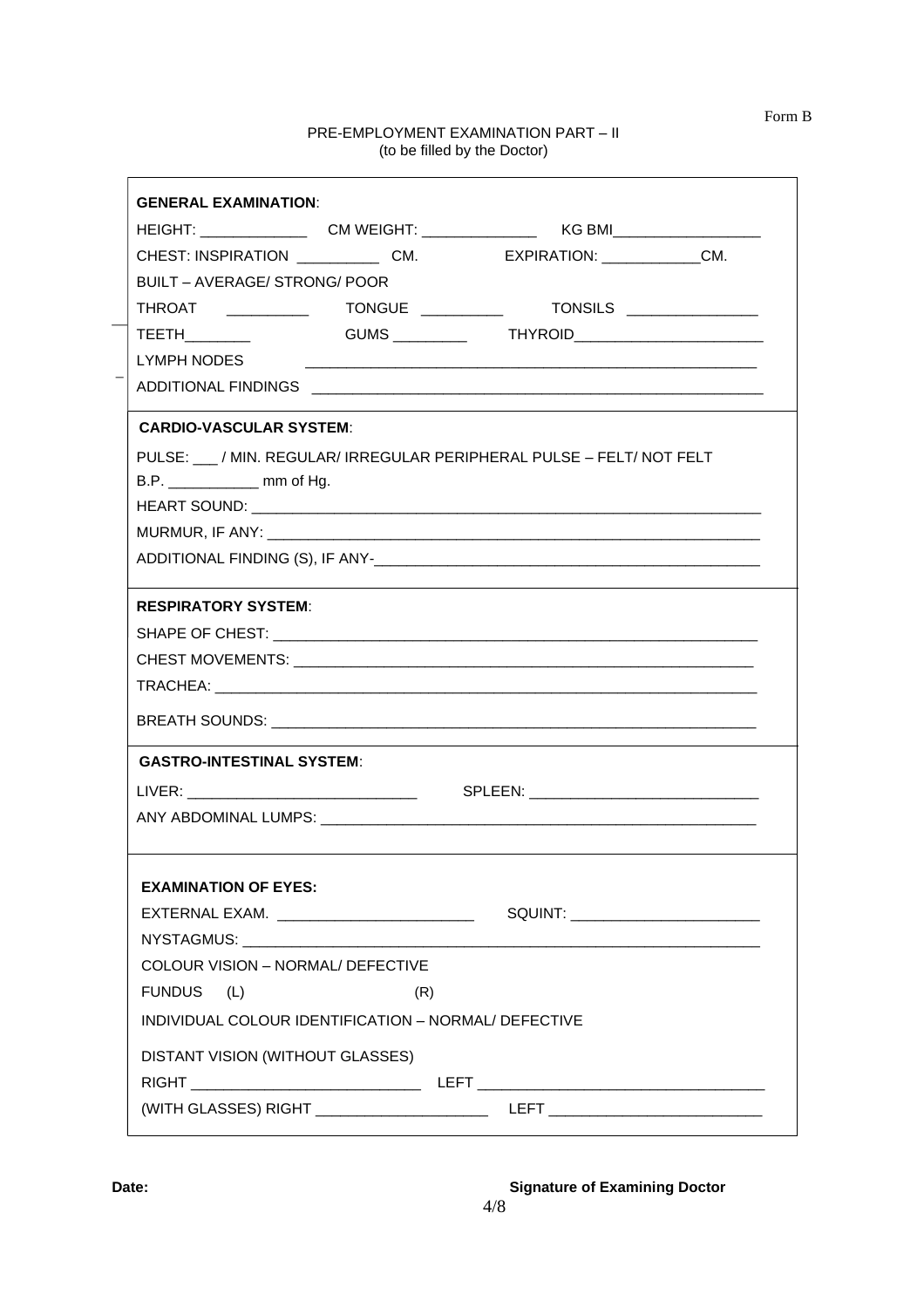| <b>EXAMINATION OF EAR, NOSE &amp;THROAT:</b>             |                                                                 |                                                                                  |
|----------------------------------------------------------|-----------------------------------------------------------------|----------------------------------------------------------------------------------|
|                                                          |                                                                 |                                                                                  |
|                                                          |                                                                 | AUROSCOPY – RIGHT ________________________________LEFT _________________________ |
| TUNING FORK TESTS -                                      |                                                                 |                                                                                  |
|                                                          |                                                                 |                                                                                  |
|                                                          |                                                                 |                                                                                  |
|                                                          |                                                                 |                                                                                  |
| <b>GENITO URINARY SYSTEM:</b>                            | (NOT FOR PREGNANT LADIES - refer clause 4.7 of PEME guidelines) |                                                                                  |
|                                                          |                                                                 | CRYPTORCHIDISM _______________  PHIMOSIS __________________________              |
|                                                          |                                                                 |                                                                                  |
|                                                          |                                                                 |                                                                                  |
| <b>FOR FEMALE CANDIDATES</b><br><b>MENSTRUAL HISTORY</b> | (NOT FOR PREGNANT LADIES - refer clause 4.7 of PEME guidelines) | <b>OBSTETRIC HISTORY</b>                                                         |
| MENARCHE AT ___________ YRS.                             |                                                                 |                                                                                  |
|                                                          | $LMP -$                                                         |                                                                                  |
|                                                          | PELVIC EXAMINATION ( FOR MARRIED WOMEN ONLY)                    |                                                                                  |
|                                                          |                                                                 | VULVA : ____________ VAGINA: ____________ URETHRA: __________ CERVIX___________  |
|                                                          |                                                                 |                                                                                  |

#### **Date: Date: CONSISTENT AND INCORPORATION CONSISTENT AND SIGNATURE OF Examining Doctor**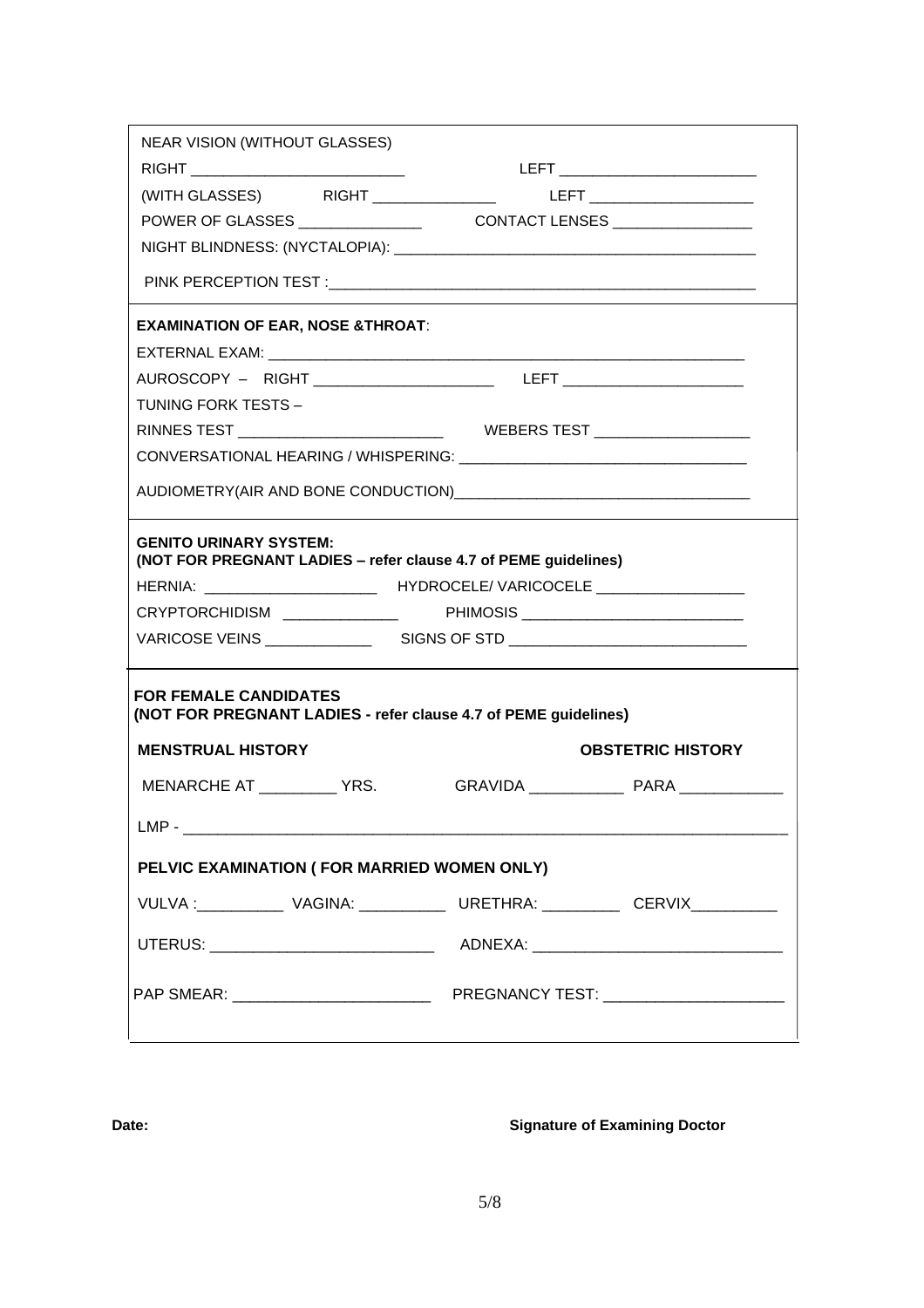| <b>LAB INVESTIGATIONS:</b>                                                                                                                                                                                                     |                       |                       |                 |                  |
|--------------------------------------------------------------------------------------------------------------------------------------------------------------------------------------------------------------------------------|-----------------------|-----------------------|-----------------|------------------|
|                                                                                                                                                                                                                                |                       |                       |                 |                  |
|                                                                                                                                                                                                                                |                       |                       |                 |                  |
| <b>HAEMOGRAM</b>                                                                                                                                                                                                               |                       |                       |                 |                  |
| $DLC - P L$                                                                                                                                                                                                                    |                       | E M B Platelets Count |                 |                  |
| <b>LIPID PROFILE</b>                                                                                                                                                                                                           |                       |                       |                 |                  |
| Serum cholesterol:                                                                                                                                                                                                             |                       |                       | S/Triglycerides |                  |
| <b>HDL</b>                                                                                                                                                                                                                     |                       | <b>LDL</b>            |                 |                  |
|                                                                                                                                                                                                                                |                       |                       |                 |                  |
| <b>HEPATIC PROFILE</b><br>SGPT:                                                                                                                                                                                                |                       |                       | SGOT:           |                  |
| Alkaline Phosphatase:                                                                                                                                                                                                          |                       |                       |                 |                  |
|                                                                                                                                                                                                                                |                       |                       |                 |                  |
| <b>RENAL PROFILE</b><br><b>Blood Urea:</b>                                                                                                                                                                                     |                       |                       | S/Creatinine:   |                  |
| <b>METABOLIC</b>                                                                                                                                                                                                               |                       |                       |                 |                  |
| Blood Sugar - F:                                                                                                                                                                                                               | Blood Sugar - PP:     |                       | S/uric acid:    |                  |
| <b>Bleeding Time:</b>                                                                                                                                                                                                          | <b>Clotting Time:</b> |                       |                 |                  |
| <b>OTHERS</b>                                                                                                                                                                                                                  |                       |                       |                 |                  |
| VDRL:                                                                                                                                                                                                                          |                       |                       |                 |                  |
| <b>OTHER INVESTIGATIONS:</b>                                                                                                                                                                                                   |                       |                       |                 |                  |
|                                                                                                                                                                                                                                |                       |                       |                 |                  |
|                                                                                                                                                                                                                                |                       |                       |                 |                  |
|                                                                                                                                                                                                                                |                       |                       |                 |                  |
| Central Nervous System ______                                                                                                                                                                                                  |                       |                       |                 |                  |
| Mental Status Examination <b>Example 2008</b> Status 1999 and 2008 Status 1999 and 2008 Status 1999 and 2008 Status 1999                                                                                                       |                       |                       |                 |                  |
| Others: Web and the contract of the contract of the contract of the contract of the contract of the contract of the contract of the contract of the contract of the contract of the contract of the contract of the contract o |                       |                       |                 |                  |
|                                                                                                                                                                                                                                |                       |                       |                 |                  |
| <b>PULMONARY FUNCTION TEST</b>                                                                                                                                                                                                 |                       |                       |                 |                  |
|                                                                                                                                                                                                                                |                       | <b>FVC</b>            |                 | FEV <sub>1</sub> |
| Predicted                                                                                                                                                                                                                      |                       |                       |                 |                  |
| Measured                                                                                                                                                                                                                       |                       |                       |                 |                  |
| % of Predicted                                                                                                                                                                                                                 |                       |                       |                 |                  |
|                                                                                                                                                                                                                                |                       |                       |                 |                  |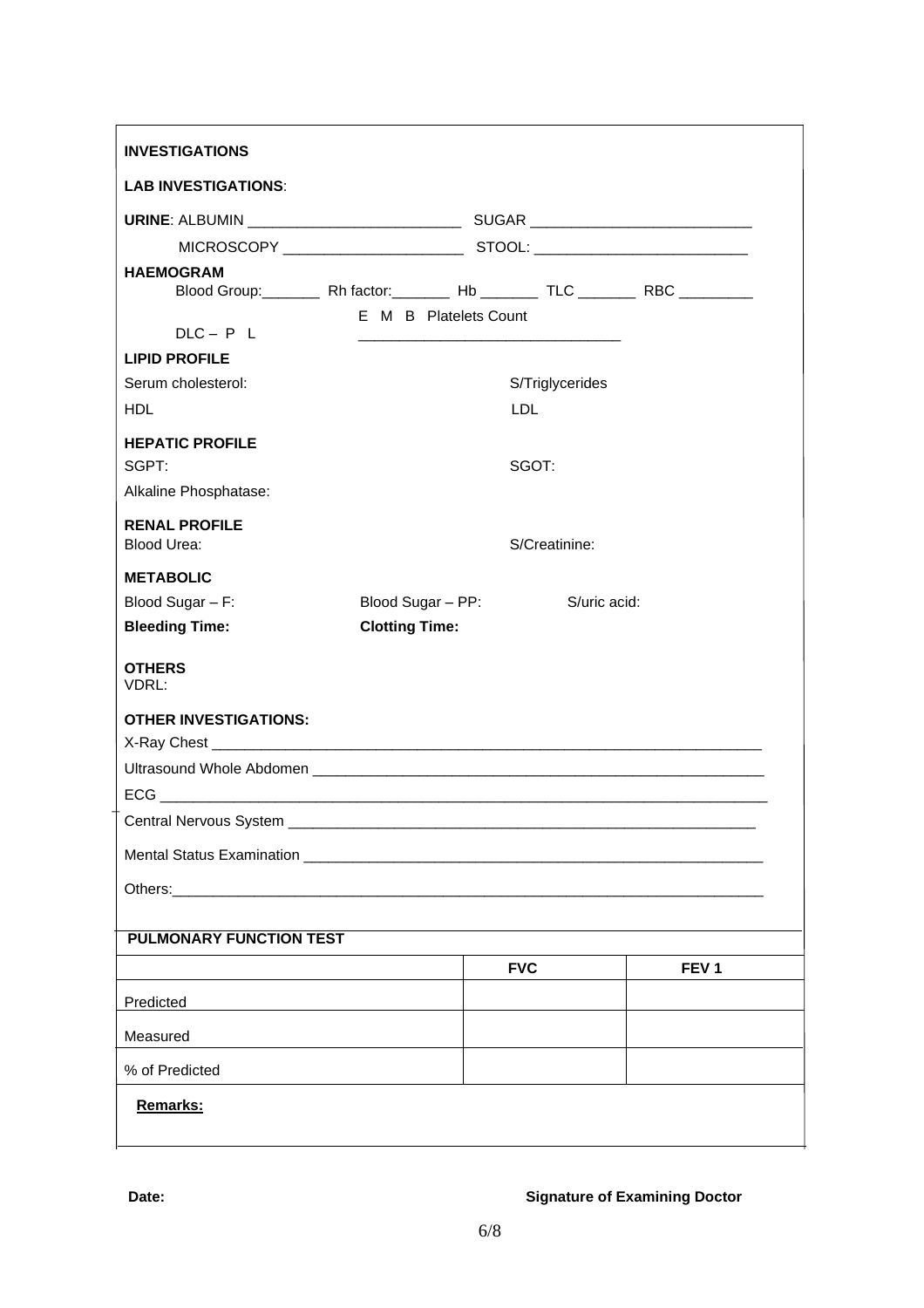|                 | 500 | 1000 | 1500 | 2000 | 3000 | 4000 | 6000 | 8000 |
|-----------------|-----|------|------|------|------|------|------|------|
| $-10$           |     |      |      |      |      |      |      |      |
| $\bf{0}$        |     |      |      |      |      |      |      |      |
| 10              |     |      |      |      |      |      |      |      |
| $\overline{20}$ |     |      |      |      |      |      |      |      |
| 30              |     |      |      |      |      |      |      |      |
| 40              |     |      |      |      |      |      |      |      |
| ${\bf 50}$      |     |      |      |      |      |      |      |      |
| 60              |     |      |      |      |      |      |      |      |
| $\overline{70}$ |     |      |      |      |      |      |      |      |
| 80              |     |      |      |      |      |      |      |      |
| 90              |     |      |      |      |      |      |      |      |

# **AUDIOGRAM**

**Frequency in Hz**

**Hearing Loss In dB**

Hearing Loss In dB

| <b>AIR CONDUCTION</b>  | <b>BLUE LT EAR X</b> | ORED RTEAR                          |
|------------------------|----------------------|-------------------------------------|
| <b>BONE CONDUCTION</b> | BLUE LT EAR >        | <b><redrtear< b=""></redrtear<></b> |

ADDITIONAL INVESTIGATION **FOR MORE THAN 35 Yrs**. OF AGE (**MALE**):

- 1. TMT
- 2. ECHO
- 3. U/S PROSTATE

**Date: Date: CONSISTENT CONSISTENT CONSISTENT CONSISTENT CONSISTENT CONSISTENT CONSISTENT CONSISTENT CONSISTENT CONSISTENT CONSISTENT CONSISTENT CONSISTENT CONSISTENT CONSISTENT CONSISTENT CONSISTENT CONSISTENT CONSIST**